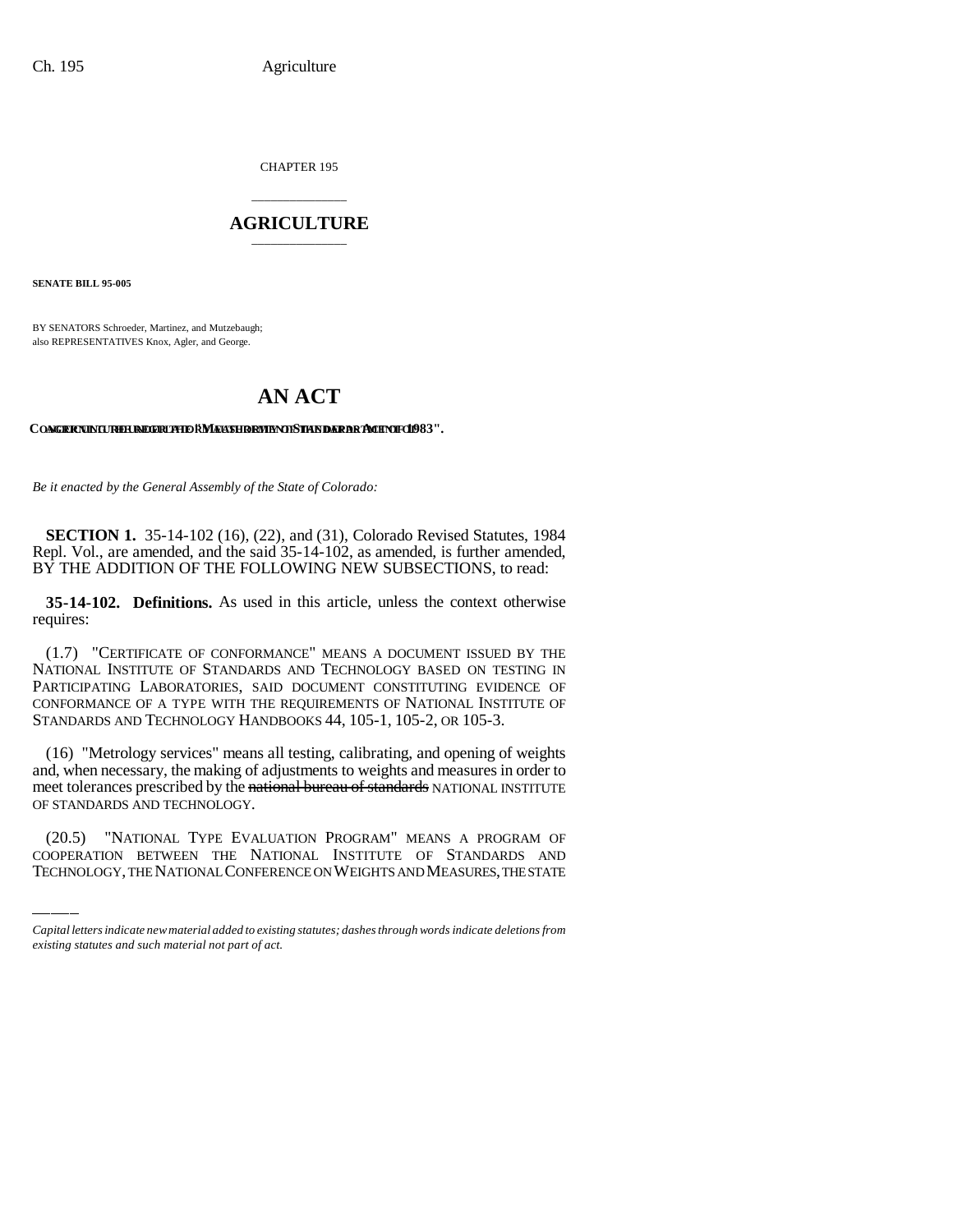Agriculture Ch. 195

OF COLORADO, AND THE PRIVATE SECTOR FOR THE PURPOSE OF DETERMINING, ON A UNIFORM BASIS, CONFORMANCE OF A TYPE WITH THE RELEVANT PROVISIONS OF THE FOLLOWING NATIONAL INSTITUTE OF STANDARDS AND TECHNOLOGY HANDBOOKS:

(a) HANDBOOK 44, "SPECIFICATIONS, TOLERANCES, AND OTHER TECHNICAL REQUIREMENTS FOR WEIGHING AND MEASURING DEVICES";

(b) HANDBOOK 105-1, "SPECIFICATIONS AND TOLERANCES FOR REFERENCE STANDARDS AND FIELD STANDARD WEIGHTS AND MEASURES, SPECIFICATIONS AND TOLERANCES FOR FIELD STANDARD WEIGHTS (NIST CLASS F)";

(c) HANDBOOK 105-2, "SPECIFICATIONS AND TOLERANCES FOR REFERENCE STANDARDS AND FIELD STANDARD MEASURING FLASKS"; OR

(d) HANDBOOK 105-3, "SPECIFICATIONS AND TOLERANCES FOR REFERENCE STANDARDS AND FIELD STANDARD WEIGHTS AND MEASURES, SPECIFICATIONS AND TOLERANCES FOR GRADUATED NECK TYPE VOLUMETRIC FIELD STANDARDS".

(22) "Not susceptible of repair" means any weight or measure which is designed or constructed in such a fashion so as to fail to comply with the applicable design or construction standards for such weight or measure as promulgated by the national bureau of standards NATIONAL INSTITUTE OF STANDARDS AND TECHNOLOGY or which cannot be repaired to meet the tolerance standards for such weight or measure as promulgated by the national bureau of standards.

(23.5) "PARTICIPATING LABORATORY" MEANS ANY STATE MEASUREMENT LABORATORY THAT HAS BEEN CERTIFIED BY THE NATIONAL INSTITUTE OF STANDARDS AND TECHNOLOGY, IN ACCORDANCE WITH ITS PROGRAM FOR THE CERTIFICATION OF CAPABILITY OF MEASUREMENT LABORATORIES, TO CONDUCT A TYPE EVALUATION UNDER THE NATIONAL TYPE EVALUATION PROGRAM.

(31) "Traceable" means the system of determining the value of a standard by comparison with approved standards of the national bureau of standards NATIONAL INSTITUTE OF STANDARDS AND TECHNOLOGY.

(31.5) "TYPE" MEANS A MODEL OR MODELS OF A PARTICULAR MEASUREMENT SYSTEM, INSTRUMENT, ELEMENT, OR FIELD STANDARD THAT POSITIVELY IDENTIFIES THE DESIGN. A SPECIFIC TYPE MAY VARY IN ITS MEASUREMENT RANGES, SIZE, PERFORMANCE, AND OPERATING CHARACTERISTICS AS SPECIFIED IN THE CERTIFICATE OF CONFORMANCE.

(31.6) "TYPE EVALUATION" MEANS THE TESTING, EXAMINATION, OR EVALUATION OF A TYPE BY A PARTICIPATING LABORATORY UNDER THE NATIONAL TYPE EVALUATION PROGRAM.

**SECTION 2.** 35-14-103, Colorado Revised Statutes, 1984 Repl. Vol., is amended to read:

**35-14-103. Systems of weights and measures - customary or metric.** The inch pound system and the metric system of weights and measures are jointly valid, and either one or both of these systems shall be used for all commercial purposes in this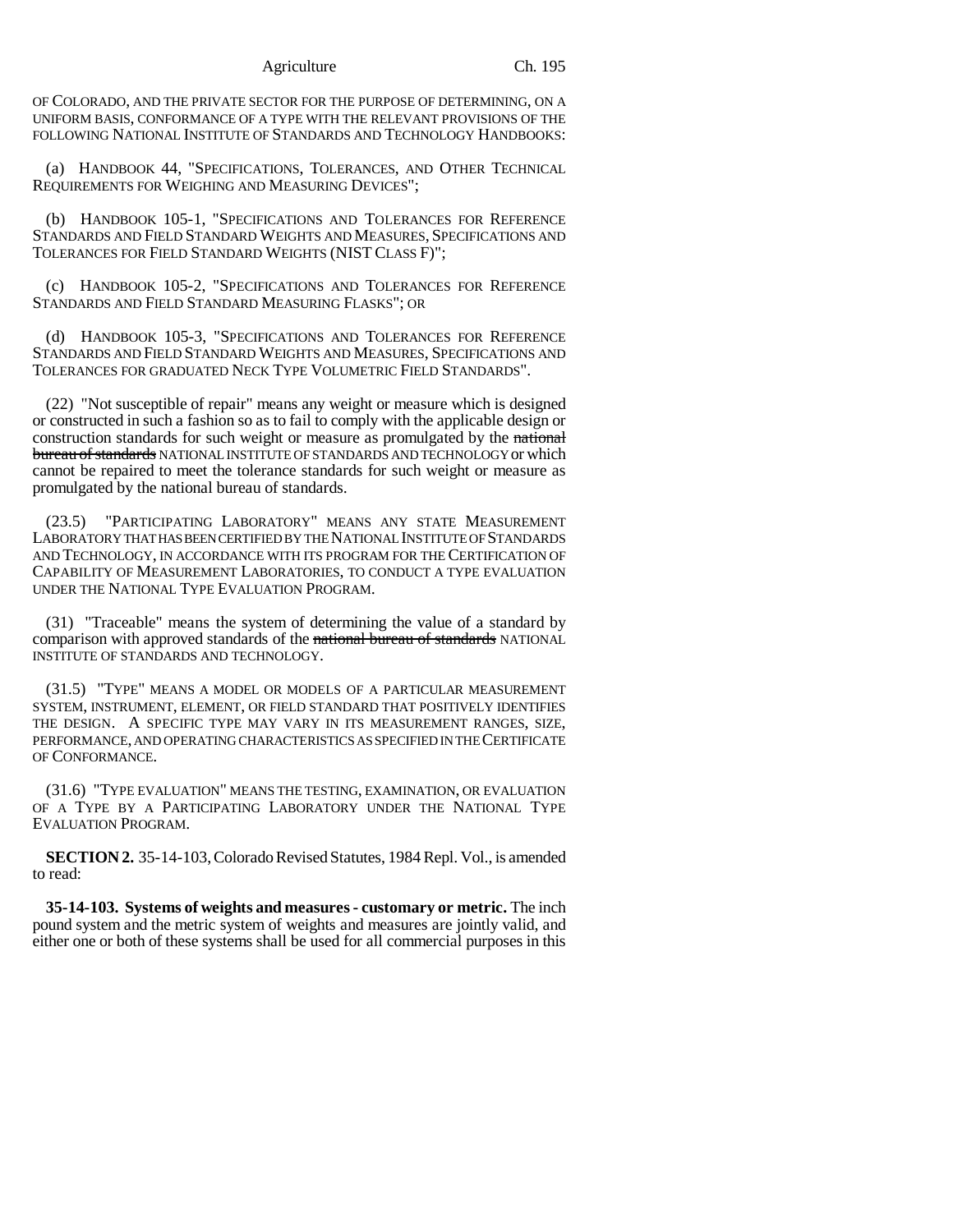#### Ch. 195 Agriculture

state. The definitions of basic units of weights and measures, the tables of weights and measures, and the equivalents of weights and measures, as published by the national bureau of standards NATIONAL INSTITUTE OF STANDARDS AND TECHNOLOGY, are recognized and shall govern weighing and measuring equipment and transactions in this state.

**SECTION 3.** 35-14-104, Colorado Revised Statutes, 1984 Repl. Vol., is amended to read:

**35-14-104. Physical standards.** Weights and measures that are traceable to the United States prototype standards supplied by the federal government, or approved as being satisfactory by the national bureau of standards NATIONAL INSTITUTE OF STANDARDS AND TECHNOLOGY, shall be the state's primary standards of weights and measures and shall be maintained in such calibration as prescribed by the national bureau of standards NATIONAL INSTITUTE OF STANDARDS AND TECHNOLOGY. All secondary standards may be prescribed by the commissioner and shall be verified upon their initial receipt and as often thereafter as deemed necessary by the commissioner. The commissioner shall have the custody of the state standards of weights and measures and of the other standards and equipment provided for by this article, and he shall keep accurate records of the same.

**SECTION 4.** 35-14-105, Colorado Revised Statutes, 1984 Repl. Vol., is amended to read:

**35-14-105. Technical requirements for weighing and measuring devices certificate required.** The specifications, tolerances, and other technical requirements for commercial, law enforcement, data gathering, and other weighing and measuring devices as adopted by the national conference on weights and measures and published in the national bureau of standards NATIONAL INSTITUTE OF STANDARDS AND TECHNOLOGY handbook 44, "Specifications, Tolerances, and Other Technical Requirements for Commercial Weighing and Measuring Devices", and supplements thereto or revisions thereof, shall apply to weighing and measuring devices in this state, except as modified or rejected by this article or any rule or regulation promulgated pursuant to this article. THE COMMISSIONER SHALL REQUIRE ANY WEIGHT OR MEASURE OR ANY WEIGHING OR MEASURING INSTRUMENT OR DEVICE TO BE ISSUED A CERTIFICATE OF CONFORMANCE FROM THE NATIONAL TYPE EVALUATION PROGRAM PRIOR TO USE FOR COMMERCIAL OR LAW ENFORCEMENT PURPOSES.

**SECTION 5.** 35-14-107 (1) (a) and (1) (1), Colorado Revised Statutes, 1984 Repl. Vol., are amended to read:

**35-14-107. Powers and duties of the commissioner.** (1) The commissioner shall:

(a) Maintain traceability of this state's standards to the national bureau of standards NATIONAL INSTITUTE OF STANDARDS AND TECHNOLOGY;

(l) Weigh, measure, or inspect packaged commodities kept, offered, or exposed for sale, sold, or in the process of delivery to determine whether they contain the amounts represented and whether they are kept, offered, or exposed for sale in accordance with this article and the rules and regulations promulgated pursuant thereto. Accuracy of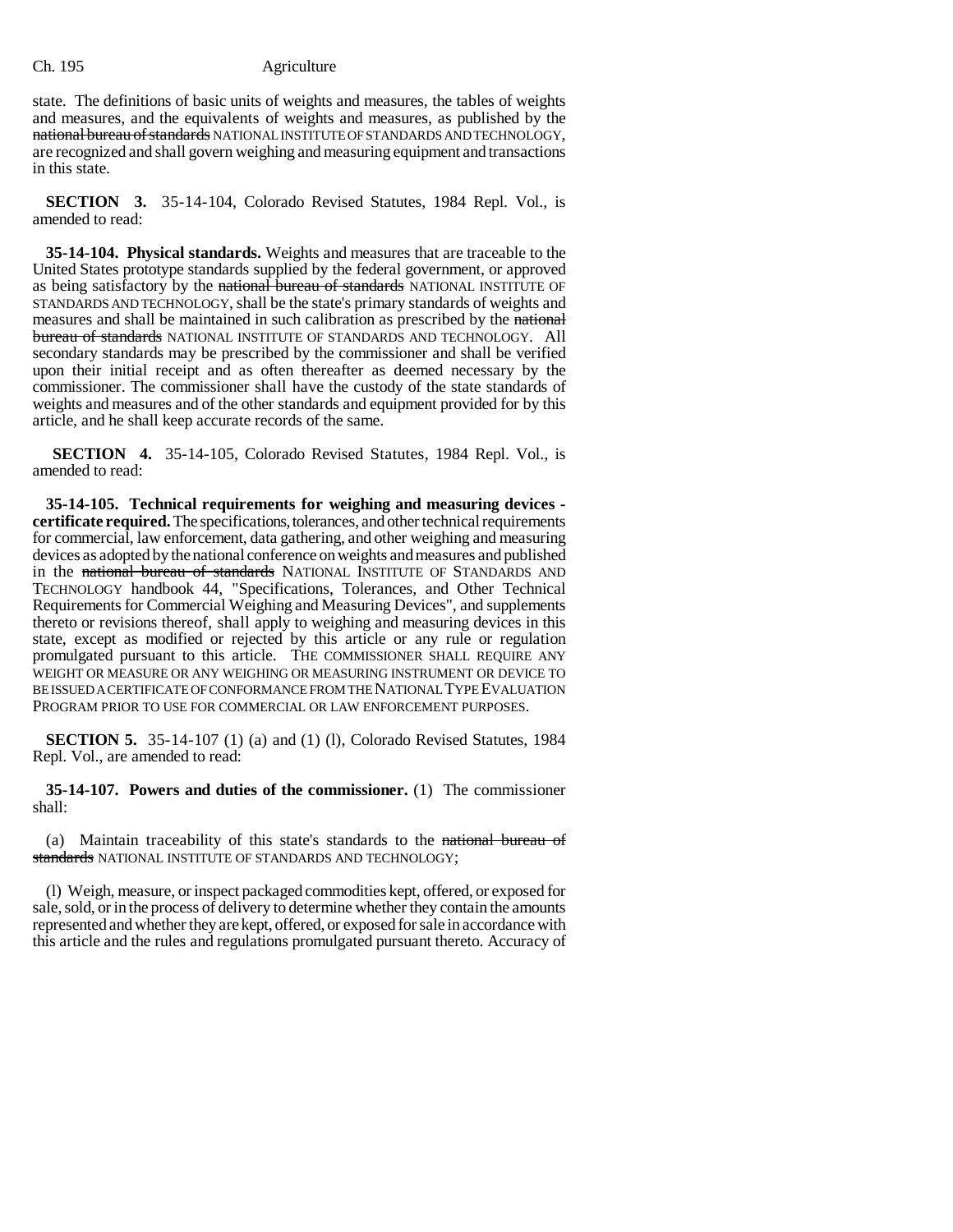Agriculture Ch. 195

weight, measure, or count shall be determined by procedures set forth in the national bureau of standards NATIONAL INSTITUTE OF STANDARDS AND TECHNOLOGY handbook 133 as adopted by the national conference on weights and measures 1980, and any supplements or revisions thereto. When the nature of the packaged commodity requires assistance in testing, the commissioner may request the person in possession of the package to furnish equipment and assistance to complete the test.

**SECTION 6.** 35-14-114 (2) (a), Colorado Revised Statutes, 1984 Repl. Vol., as amended, is amended to read:

**35-14-114. Method of sale - special nonfood products - repeal.** (2) (a) In addition to other methods of measurement, motor fuels may be sold by gallon equivalents pursuant to the requirements of section 8-20-232.5, C.R.S., notwithstanding the provisions of any national bureau of standards NATIONAL INSTITUTE OF STANDARDS AND TECHNOLOGY handbook or other national standard that is adopted by this state.

**SECTION 7.** 35-14-121 (1) and (7), Colorado Revised Statutes, 1984 Repl. Vol., are amended to read:

**35-14-121.** Weigher - qualification - certification - revocation. (1) A citizen of the United States or a person who has declared his intention of becoming such a citizen, who is a resident of this state and of good moral character, A PERSON WHO HAS SUFFICIENTLY GOOD MORAL CHARACTER TO CARRY ON THE BUSINESS STATED IN THE APPLICATION, SUBJECT TO SECTION 24-5-101, C.R.S., who has the ability to weigh accurately, and to make correct weight certificates, and who has received from the commissioner a certificate of certified weigher may use the title of and shall be authorized to act as a certified weigher.

(7) The commissioner, in accordance with section 24-4-104, C.R.S., may suspend, or DENY, revoke, RESTRICT, PLACE ON PROBATION, OR REFUSE TO RENEW THE CERTIFICATE OF any certified weigher OR APPLICANT FOR SUCH CERTIFICATE if he SUCH CERTIFIED WEIGHER OR APPLICANT has been convicted in any court of competent jurisdiction of violating any provision of this article or if the commissioner is satisfied that the weigher PERSON has violated any provision of this article.

**SECTION 8.** 35-14-123 (1), the introductory portion to 35-14-123 (2), and 35-14-123 (3), (5), (6), (7), (9), and (10), Colorado Revised Statutes, 1984 Repl. Vol., as amended, are amended to read:

**35-14-123. Weighing and measuring device sales and repair - certification of service persons.** (1) Except as provided in subsection (11) of this section, before selling or offering for sale any new device or installing or performing any repairs or services on any weighing or measuring device which is required to be licensed in this state, a person shall make written application to the commissioner for  $\alpha$  license CERTIFICATION upon forms provided by the department. For the purposes of this section, only one license CERTIFICATE is required for each business employing salesmen or servicemen. SERVICE PERSONS.

(2) Scale servicemen's licenses CERTIFICATES FOR SCALE SERVICE PERSONS shall be issued in the following classes: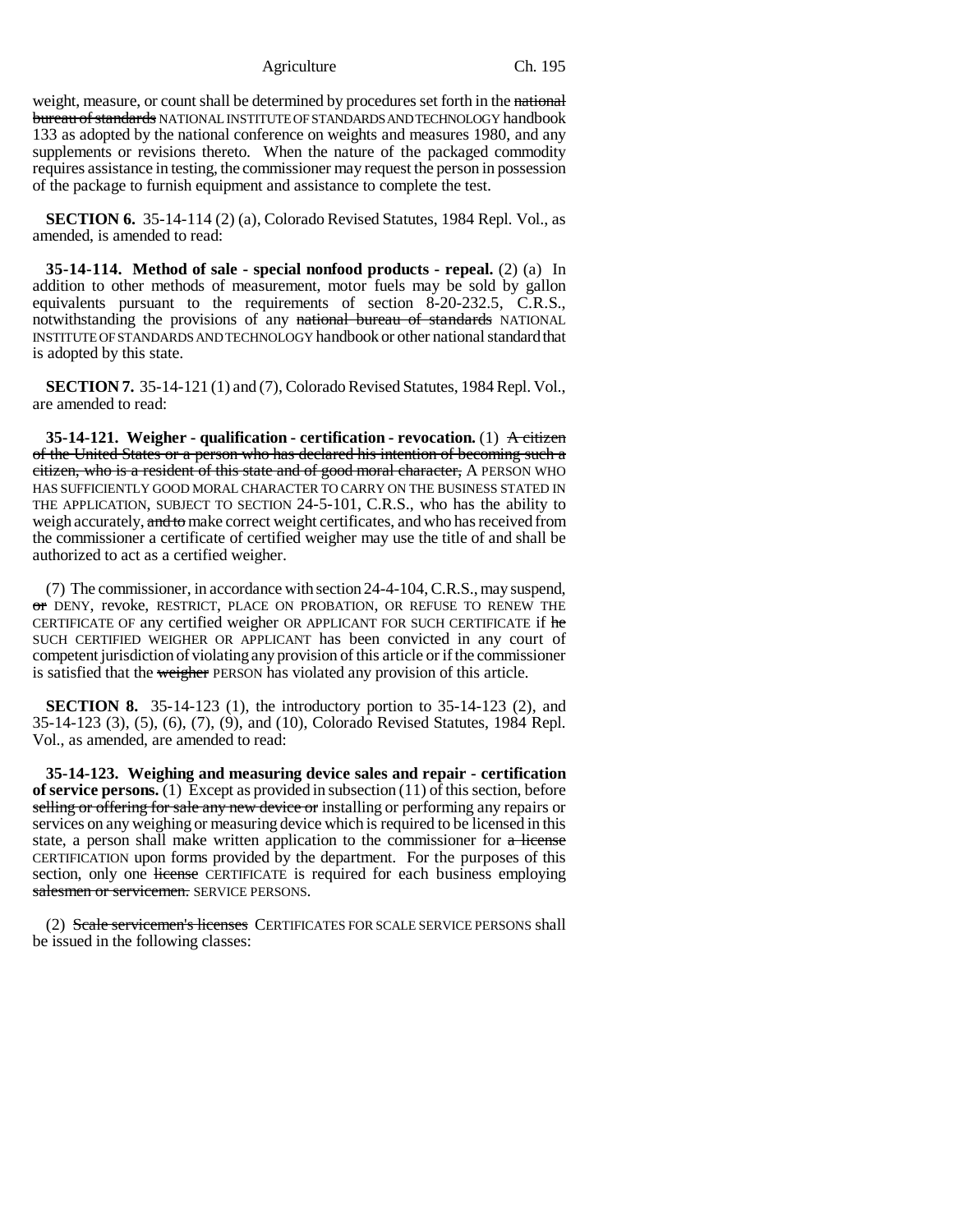#### Ch. 195 Agriculture

(3) If ten percent or more of the devices installed or repaired in any one calendar year by a serviceman SERVICE PERSON are rejected, such serviceman PERSON shall be ordered to appear before the commissioner in accordance with the provisions of section 24-4-104, C.R.S., to show cause why his serviceman's license THE PERSON'S CERTIFICATE should not be revoked.

 $(5)$  (a) No scale serviceman SERVICE PERSON shall have in his possession POSSESS any test weights other than those weights meeting the requirements of the national bureau of standards NATIONAL INSTITUTE OF STANDARDS AND TECHNOLOGY handbook 105-1: "Field Standard Weights", and any supplements or additions thereto. Weights employed in the testing, servicing, or repairing of a scale shall conform to the tolerances prescribed for such weights as set forth in said handbook 105-1, and any supplements or additions thereto, and scale servicemen SERVICE PERSONS shall maintain their testing equipment within such tolerances at all times.

(b) All repairs and adjustments made by weighing or measuring device servicemen SERVICE PERSONS shall conform to the technical requirements for weighing and measuring devices adopted in ACCORDANCE WITH section 35-14-105.

(6) Each serviceman SERVICE PERSON shall annually submit his weights and standards to the laboratory for certification; EXCEPT THAT, if such weights or standards are annually certified in another state by that state's metrology laboratory and evidence is shown of current certification, traceable to standards of the national bureau of standards, NATIONAL INSTITUTE OF STANDARDS AND TECHNOLOGY, which is less than a year from date of issuance, the **serviceman** SERVICE PERSON shall be exempt from obtaining the annual A Colorado certificate for his weights and standards THE CURRENT YEAR.

(7) Upon the completion of an installation or the repair of any device, the serviceman SERVICE PERSON shall submit a placing-in-service report to the commissioner within ten days of AFTER such completion date. The report shall include a scale status report for scale capacities of five thousand pounds or more. Any weighing or measuring device tagged for repairs by the commissioner shall be repaired by the serviceman SERVICE PERSON within thirty days after receiving notification from the owner of the device.

(9) Salesmen who install devices shall only install them in the proper position, level the device, and adjust the zero balance.

(10) Licenses for servicemen and persons who sell weighing and measuring devices in existence on June 30, 1983, shall expire December 31, 1988. All licenses AND CERTIFICATES issued on or after July 1, 1983, shall expire five years after issuance. Renewal application shall be in such form as the commissioner shall prescribe. Persons licensed OR CERTIFIED as servicemen SERVICE PERSONS shall also have authority to sell weighing and measuring devices. without obtaining a separate license therefor.

**SECTION 9.** Article 14 of title 35, Colorado Revised Statutes, 1984 Repl. Vol., as amended, is amended BY THE ADDITION OF A NEW SECTION to read:

**35-14-124.5. Disciplinary powers.** (1) THE COMMISSIONER MAY DENY AN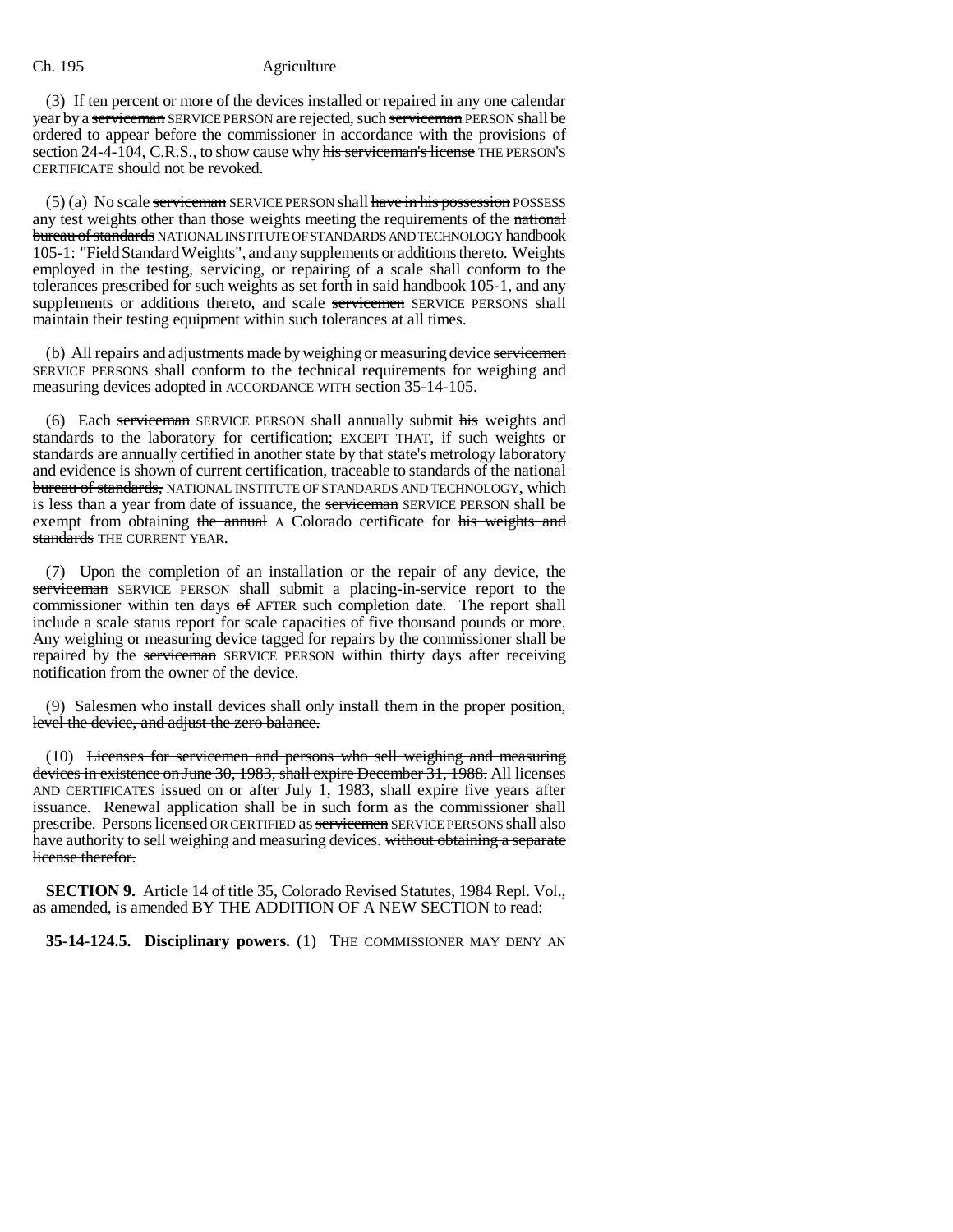APPLICATION FOR, REFUSE TO RENEW, REVOKE, OR SUSPEND A LICENSE OR CERTIFICATE OR PLACE A LICENSEE OR CERTIFICATE HOLDER ON PROBATION, IF SUCH PERSON HAS:

(a) VIOLATED ANY PROVISION OF THIS ARTICLE OR OF ANY RULE ADOPTED BY THE COMMISSIONER UNDER THIS ARTICLE;

(b) BEEN CONVICTED OF A FELONY UNDER ANY STATE OR FEDERAL LAW; EXCEPT THAT, IN CONSIDERING A CONVICTION OF A FELONY, THE COMMISSIONER SHALL BE GOVERNED BY SECTION 24-5-101, C.R.S.;

(c) COMMITTED FRAUD OR DECEPTION IN THE PROCUREMENT OR ATTEMPTED PROCUREMENT OF A LICENSE OR CERTIFICATE;

(d) FAILED TO COMPLY WITH A LAWFUL ORDER OF THE COMMISSIONER CONCERNING THE ADMINISTRATION OF THIS ARTICLE;

(e) BEEN CONVICTED OF DECEPTIVE TRADE PRACTICES UNDER ANY STATE OR FEDERAL LAW;

(f) USED A COMMERCIAL MEASURING DEVICE OR MOISTURE-TESTING DEVICE IN DECEPTIVE TRADE PRACTICES IN VIOLATION OF ANY STATE OR FEDERAL LAW.

ALL PROCEEDINGS CONCERNING THE DENIAL, REFUSAL TO RENEW, REVOCATION, OR SUSPENSION OF A LICENSE OR CERTIFICATE OR THE PLACING OF A LICENSEE OR CERTIFICATE HOLDER ON PROBATION SHALL BE CONDUCTED PURSUANT TO ARTICLE 4 OF TITLE 24, C.R.S.

(3) ANY PREVIOUS VIOLATION OF THIS ARTICLE BY AN APPLICANT OR ASSOCIATE OF THE APPLICANT SHALL BE SUFFICIENT GROUNDS FOR DENIAL OF A LICENSE. FOR PURPOSES OF THIS SUBSECTION (3), "ASSOCIATE" MEANS:

(a) A PERSON ASSOCIATED WITH THE APPLICANT IN THE BUSINESS FOR WHICH SUCH APPLICANT SEEKS TO BE LICENSED OR CERTIFIED;

(b) A PARTNER, OFFICER, DIRECTOR, OR STOCKHOLDER OF MORE THAN THIRTY PERCENT OF THE OUTSTANDING SHARES OF A PARTNERSHIP OR CORPORATION, WHEN SUCH PARTNERSHIP OR CORPORATION IS THE APPLICANT.

**SECTION 10.** 35-14-128 (1), Colorado Revised Statutes, 1984 Repl. Vol., is amended to read:

**35-14-128. Laboratory approval - service - condemnation.** (1) Weights and measures will not be approved by the department's laboratory unless the design and construction of the unit complies with the design and construction requirements prescribed by the national bureau of standards NATIONAL INSTITUTE OF STANDARDS AND TECHNOLOGY set forth in handbook 105-1: "Field Standard Weights"; handbook 105-2: "Field Measuring Flasks"; handbook 105-3: "Metal Volumetric Field Standards"; and circular 547: "Precision Laboratory Weights"; and any supplements or revisions to such handbooks or circular.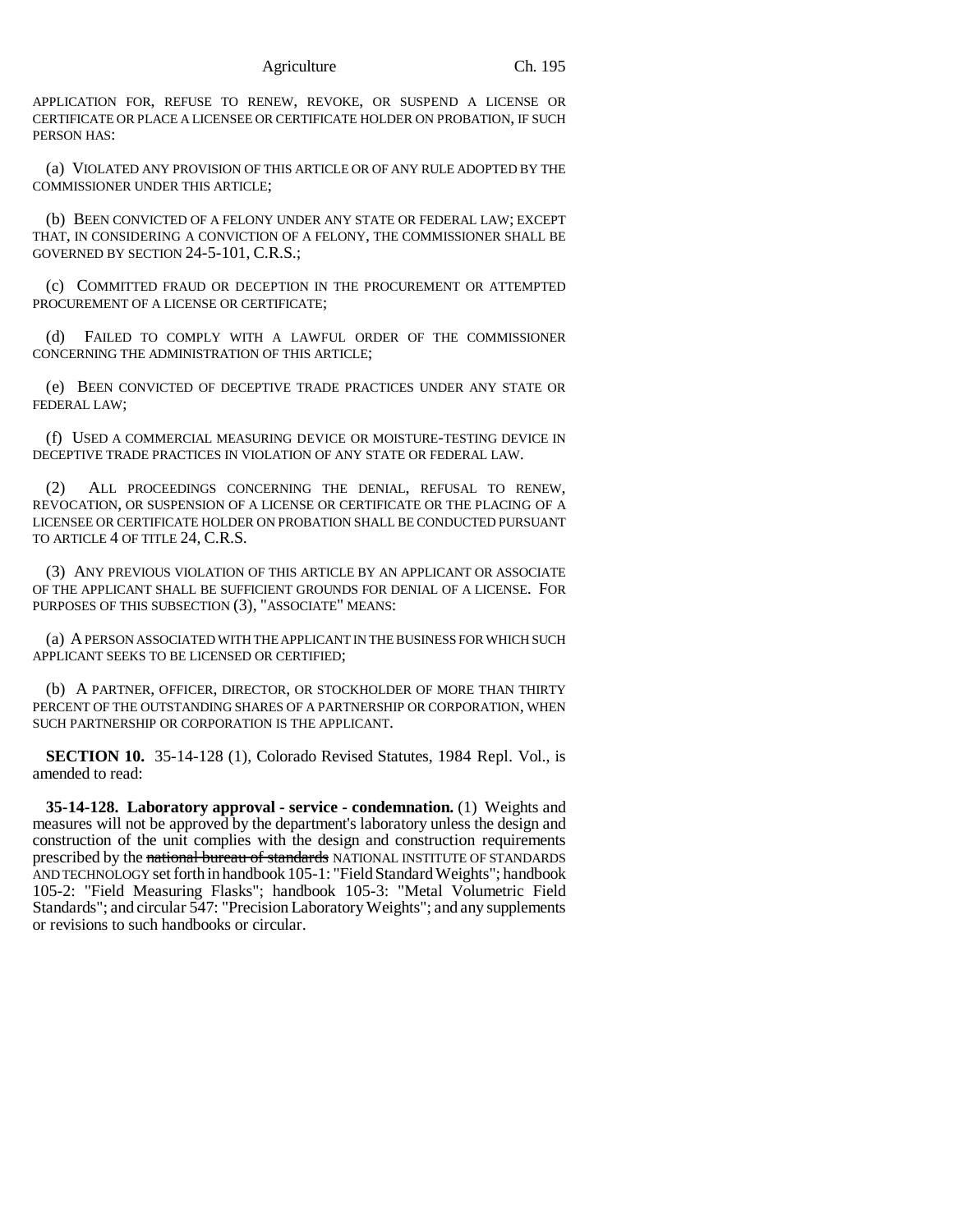**SECTION 11.** 35-14-129 (2), (3), (4), (5), and (6), Colorado Revised Statutes, 1984 Repl. Vol., are repealed as follows:

**35-14-129. Moisture-testing devices - specifications.** (2) When a moisture-testing device requires a thermometer, the thermometer shall be a laboratory-type thermometer with a minimum graduation of one degree Fahrenheit, with an accuracy of plus or minus two degrees Fahrenheit, or one degree centigrade with an accuracy of plus or minus one degree centigrade.

(3) When a moisture-testing device requires a scale or balance external to the device to determine moisture content, the scale or balance and weights must meet the requirements for weighing and measuring devices adopted in section 35-14-105.

(4) Any installer, serviceman, or salesman who installs, services, repairs, or sells a moisture-measuring device shall cause a placing-in-service report to be filed with the department. This report shall indicate the date of placing in service, the name and address of the owner, the manufacturer, and the model and serial number of the device within ten days of the in-service date. All installers, servicemen, and salesmen of moisture-testing devices shall meet the requirements of section 35-14-123.

(5) Every moisture-testing device that is in commercial use shall be tested for accuracy by the department at least once each year. An official grain sample shall be used for all tests of moisture-measuring devices. A grain sample taken from a lot of grain for moisture content determination shall be taken in a manner recognized by the United States department of agriculture. The tolerance of the moisture-testing device shall be plus or minus five hundredths times the moisture content of the official grain sample.

(6) All specifications and tolerances pertaining to moisture-measuring devices specified in this section shall be in effect until such time as specifications and tolerances for moisture-testing devices are included among the technical requirements adopted in section 35-14-105.

**SECTION 12.** 35-14-131 (1), (2) (b), (2) (d), (2) (e), (2) (f), (2) (j), (2) (l), (2) (m), and (3), Colorado Revised Statutes, 1984 Repl. Vol., are amended to read:

**35-14-131. Civil penalties.** (1) Any person who, by himself, by his ACTING ALONE, THROUGH A servant or agent, or as the servant or agent of another person commits any of the acts enumerated in subsection (2) of this section shall be subject to a civil penalty of not more than seven hundred fifty dollars for each day of violation.

(2) It is a violation for any person to:

(b) Use, or have in his possession POSSESS for current use or for hire, in the buying or selling of any commodity or thing, in the computation of any basic charge or payment for services rendered on the basis of weight or measurement, or in the determination of weight or measurement when a charge is made for such determination, any weight or measure which has not been sealed by the commissioner or his THE COMMISSIONER'S designated agent within the last year, unless specific written permission to use such weight or measure has been received from the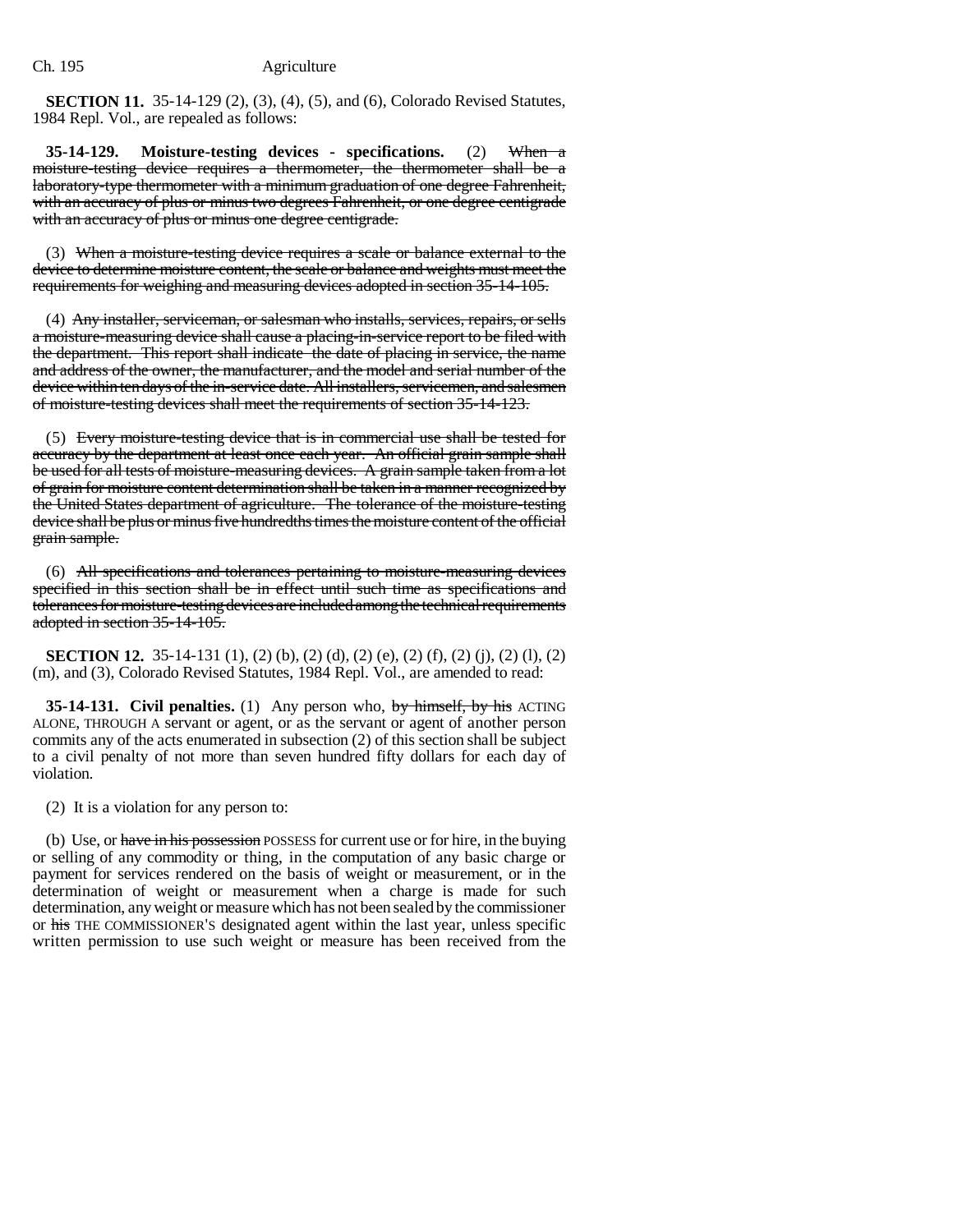#### Agriculture Ch. 195

### commissioner;

(d) Remove, break, or deface, contrary to law or regulation, any tag, seal, or mark placed on any weight or measure pursuant to the requirements of this article, except in the case of the commissioner or a serviceman, licensed SERVICE PERSON, CERTIFIED pursuant to section 35-14-123, performing his duties as provided FOR in this article or any rule  $\sigma r$  regulation adopted pursuant thereto;

(e) Sell, or offer or expose for sale, less than the quantity he SUCH PERSON represents of any commodity, thing, or service;

(f) Take more than the quantity  $he$  SUCH PERSON represents of any commodity, thing, or service when, as a buyer, he SUCH PERSON furnishes the weight or measure by means of which the amount of the commodity, thing, or service is determined;

(j) Act as or represent himself ONESELF to be a certified weigher without being certified therefor, or for any certified weigher to: Falsely certify the weight of any load, or part of any load, or of any article whatsoever; falsely certify any net or gross weight required by this article to be in said certificate; refuse to weigh any article or thing which it is his SUCH PERSON'S duty to weigh; or refuse to state in any weight certificate anything required to be therein;

(l) Hinder or obstruct in any way the commissioner or his THE COMMISSIONER'S authorized agent in the performance of the commissioner's official duties under this article;

(m) Act as or represent himself ONESELF to be a licensed CERTIFIED weighing or measuring device serviceman SERVICE PERSON without being so licensed CERTIFIED.

(3) Any civil penalty collected under this section shall be transmitted to the state treasurer, who shall credit the same to the general fund. Penalties shall be determined by the commissioner or his THE COMMISSIONER'S designee and may be collected by the department by action instituted in a court of competent jurisdiction for collection of such penalty. In determining the amount of any civil penalty to be assessed, the commissioner shall consider any relevant factors. The final decision of the commissioner or his THE COMMISSIONER'S designee shall be subject to judicial review. In the event that such an action is instituted for the collection of such penalty, the court may consider the appropriateness of the amount of the penalty, if such issue is raised by the party against whom the penalty was assessed.

**SECTION 13.** 35-14-134, Colorado Revised Statutes, 1984 Repl. Vol., as amended, is amended to read:

**35-14-134. Repeal of sections - review of functions.** Sections 35-14-102 (3),  $35-14-121$  to  $35-14-124$   $35-14-124.5$ ,  $35-14-127$ ,  $35-14-129$ ,  $35-14-131$  (1) (d), (1) (j), and (1) (m) are repealed, effective  $J_{\text{t}}$ ,  $J_{\text{t}}$ ,  $J_{\text{t}}$ ,  $J_{\text{t}}$ ,  $J_{\text{t}}$ ,  $J_{\text{t}}$  and (1) (m) are repealed, effective  $J_{\text{t}}$ ,  $J_{\text{t}}$ ,  $J_{\text{t}}$ ,  $J_{\text{t}}$ ,  $J_{\text{t}}$ ,  $J_{\text{t}}$ ,  $J_{\text{t}}$ ,  $J$ repeal, the licensing AND CERTIFICATION functions of the department shall be reviewed as provided for in section 24-34-104, C.R.S.

**SECTION 14.** 24-34-104 (24.1) (d), Colorado Revised Statutes, 1988 Repl. Vol., as amended, is amended, and the said 24-34-104 is further amended BY THE